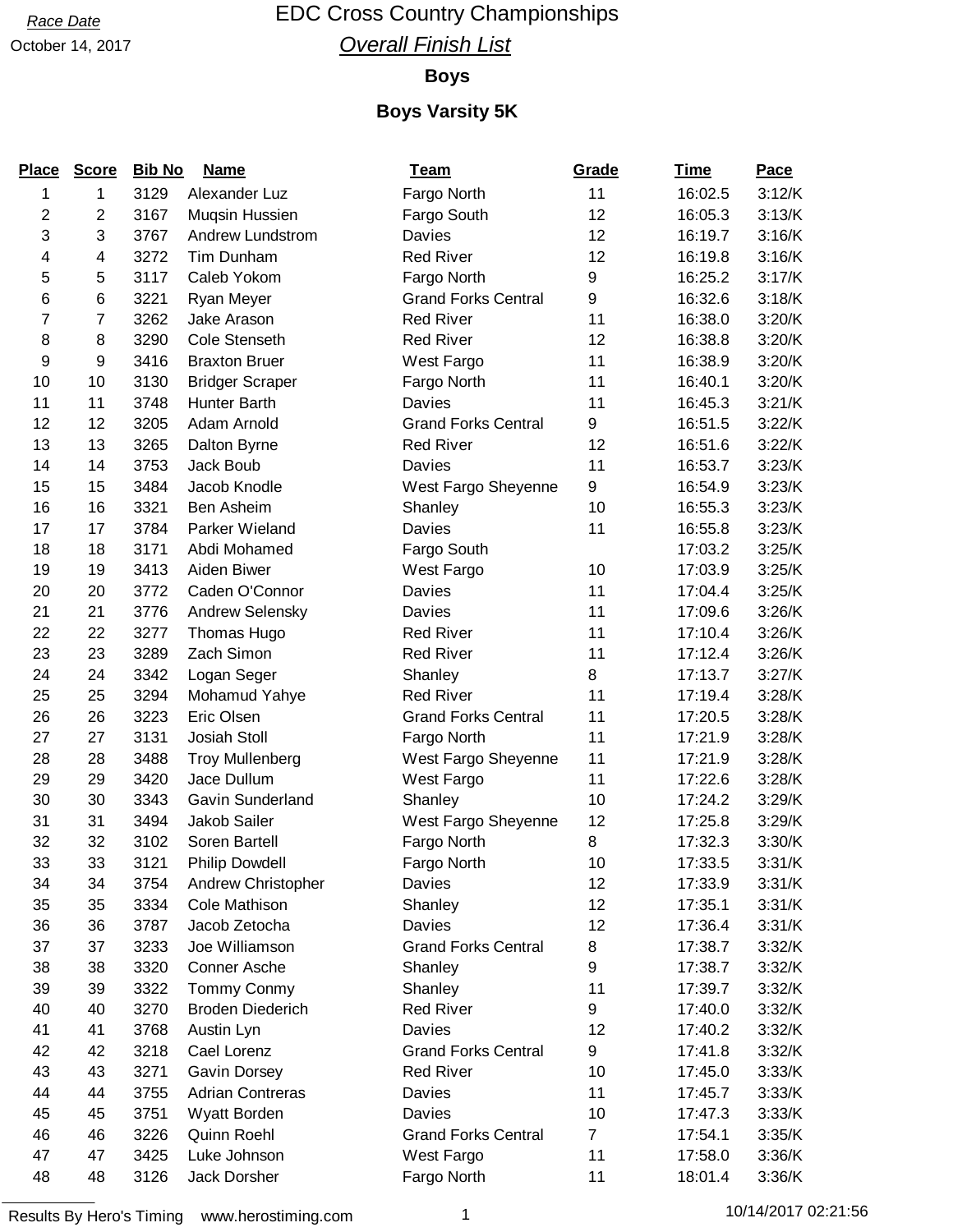# Race Date **EDC Cross Country Championships Overall Finish List**

#### **Boys**

| <b>Place</b> | <b>Score</b> | <b>Bib No</b> | <b>Name</b>                | <b>Team</b>                | Grade          | <u>Time</u> | <b>Pace</b> |
|--------------|--------------|---------------|----------------------------|----------------------------|----------------|-------------|-------------|
| 49           | 49           | 3483          | <b>Ben Kensok</b>          | West Fargo Sheyenne        | 11             | 18:01.9     | 3:36/K      |
| 50           | 50           | 3443          | Noah Vaagene               | West Fargo                 | $\overline{7}$ | 18:03.4     | 3:37/K      |
| 51           | 51           | 3267          | Jeff Corcoran              | <b>Red River</b>           | 11             | 18:03.6     | 3:37/K      |
| 52           | 52           | 3124          | Mason Bjorlie              | Fargo North                | 11             | 18:03.9     | 3:37/K      |
| 53           | 53           | 3829          | <b>Brady Goss</b>          | Devils Lake                | 7              | 18:06.6     | 3:37/K      |
| 54           | 54           | 3116          | Daniel Jones               | Fargo North                | 9              | 18:07.9     | 3:37/K      |
| 55           | 55           | 3473          | Seth Benson                | West Fargo Sheyenne        | 11             | 18:09.7     | 3:38/K      |
| 56           | 56           | 3774          | <b>Jack Robertson</b>      | Davies                     | 9              | 18:14.1     | 3:39/K      |
| 57           | 57           | 3164          | Michael Brunner            | Fargo South                | 9              | 18:14.4     | 3:39/K      |
| 58           | 58           | 3142          | <b>Togbeh Peter</b>        | Fargo North                | 12             | 18:15.5     | 3:39/K      |
| 59           | 59           | 3282          | Thomas O'Halloran          | <b>Red River</b>           | 12             | 18:16.0     | 3:39/K      |
| 60           | 60           | 3374          | Adam Punton                | <b>Valley City</b>         | 10             | 18:17.5     | 3:39/K      |
| 61           | 61           | 3276          | <b>Matthew Hanel</b>       | <b>Red River</b>           | 10             | 18:17.8     | 3:39/K      |
| 62           | 62           | 3771          | Aaron Ochsner              | <b>Davies</b>              | 10             | 18:18.3     | 3:40/K      |
| 63           | 63           | 3284          | Ryan Prusak                | <b>Red River</b>           | 9              | 18:18.6     | 3:40/K      |
| 64           | 64           | 3492          | Nathan Rohrer              | West Fargo Sheyenne        | 12             | 18:21.2     | 3:40/K      |
| 65           | 65           | 3830          | <b>Tyler Goss</b>          | Devils Lake                | $\overline{7}$ | 18:25.9     | 3:41/K      |
| 66           | 66           | 3793          | Ian Tjelta                 | Devils Lake                | 12             | 18:27.0     | 3:41/K      |
| 67           | 67           | 3759          | Jack Gothberg              | Davies                     | 11             | 18:29.7     | 3:42/K      |
| 68           | 68           | 3230          | Dylan Van de Bogert        | <b>Grand Forks Central</b> | 9              | 18:30.1     | 3:42/K      |
| 69           | 69           | 3263          | Michael Bartholomew        | <b>Red River</b>           | 10             | 18:33.5     | 3:43/K      |
| 70           | 70           | 3330          | <b>Andrew Hultin</b>       | Shanley                    | 8              | 18:36.1     | 3:43/K      |
| 71           | 71           | 3779          | Ethan Sullivan             | Davies                     | 10             | 18:40.3     | 3:44/K      |
| 72           | 72           | 3432          | Jordan Milbrath            | West Fargo                 | 11             | 18:40.6     | 3:44/K      |
| 73           | 73           | 3127          | Mason Engler               | Fargo North                | 11             | 18:40.7     | 3:44/K      |
| 74           | 74           | 3141          | <b>Andrew Niehaus</b>      | Fargo North                | 12             | 18:40.7     | 3:44/K      |
| 75           | 75           | 3760          | <b>Charley Graf</b>        | Davies                     | 11             | 18:41.7     | 3:44/K      |
| 76           | 76           | 3428          | Keller Lee                 | West Fargo                 | $\overline{7}$ | 18:41.9     | 3:44/K      |
| 77           | 77           | 3229          | <b>Brenden Swanson</b>     | <b>Grand Forks Central</b> | 12             | 18:44.5     | 3:45/K      |
| 78           | 78           | 3162          | Teklezegi behre            | Fargo South                | 8              | 18:47.1     | 3:45/K      |
| 79           | 79           | 3489          | Noah Nordstrom             | West Fargo Sheyenne        | 11             | 18:48.3     | 3:46/K      |
| 80           | 80           | 3336          | Zach McCormick             | Shanley                    | 10             | 18:52.3     | 3:46/K      |
| 81           | 81           | 3796          | <b>Matthew Alexander</b>   | Devils Lake                | 11             | 18:52.8     | 3:46/K      |
| 82           | 82           | 3332          | Noah Lantz                 | Shanley                    | 11             | 18:53.5     | 3:47/K      |
| 83           | 83           | 3344          | <b>Chance Thorsteinson</b> | Shanley                    | 10             | 18:56.1     | 3:47/K      |
| 84           | 84           | 3264          | Sam Betz                   | <b>Red River</b>           | 11             | 18:56.2     | 3:47/K      |
| 85           | 85           | 3766          | Sam Lucht                  | Davies                     | 9              | 18:58.8     | 3:48/K      |
| 86           | 86           | 3326          | Noah Geffre                | Shanley                    | 8              | 19:01.0     | 3:48/K      |
| 87           | 87           | 3288          | Eliot Schumacher           | <b>Red River</b>           | 9              | 19:01.9     | 3:48/K      |
| 88           | 88           | 3802          | Evan Halvorson             | Devils Lake                | 10             | 19:02.4     | 3:48/K      |
| 89           | 89           | 3161          | Abram Anderson             | Fargo South                | 8              | 19:03.3     | 3:49/K      |
| 90           | 90           | 3213          | <b>Brandon Hoverson</b>    | <b>Grand Forks Central</b> | 9              | 19:04.0     | 3:49/K      |
| 91           | 91           | 3445          | Ben Zerr                   | West Fargo                 | $\overline{7}$ | 19:04.8     | 3:49/K      |
| 92           | 92           | 3338          | Cameron Moe                | Shanley                    | 11             | 19:06.8     | 3:49/K      |
| 93           | 93           | 3347          | Josh Wuebker               | Shanley                    | 10             | 19:10.3     | 3:50/K      |
| 94           | 94           | 3471          | Erik Ault                  | West Fargo Sheyenne        | 9              | 19:10.9     | 3:50/K      |
| 95           | 95           | 3292          | Nate Tabor                 | <b>Red River</b>           | 11             | 19:13.1     | 3:51/K      |
| 96           | 96           | 3805          | Nathaniel Bertsch          | Devils Lake                | 9              | 19:13.6     | 3:51/K      |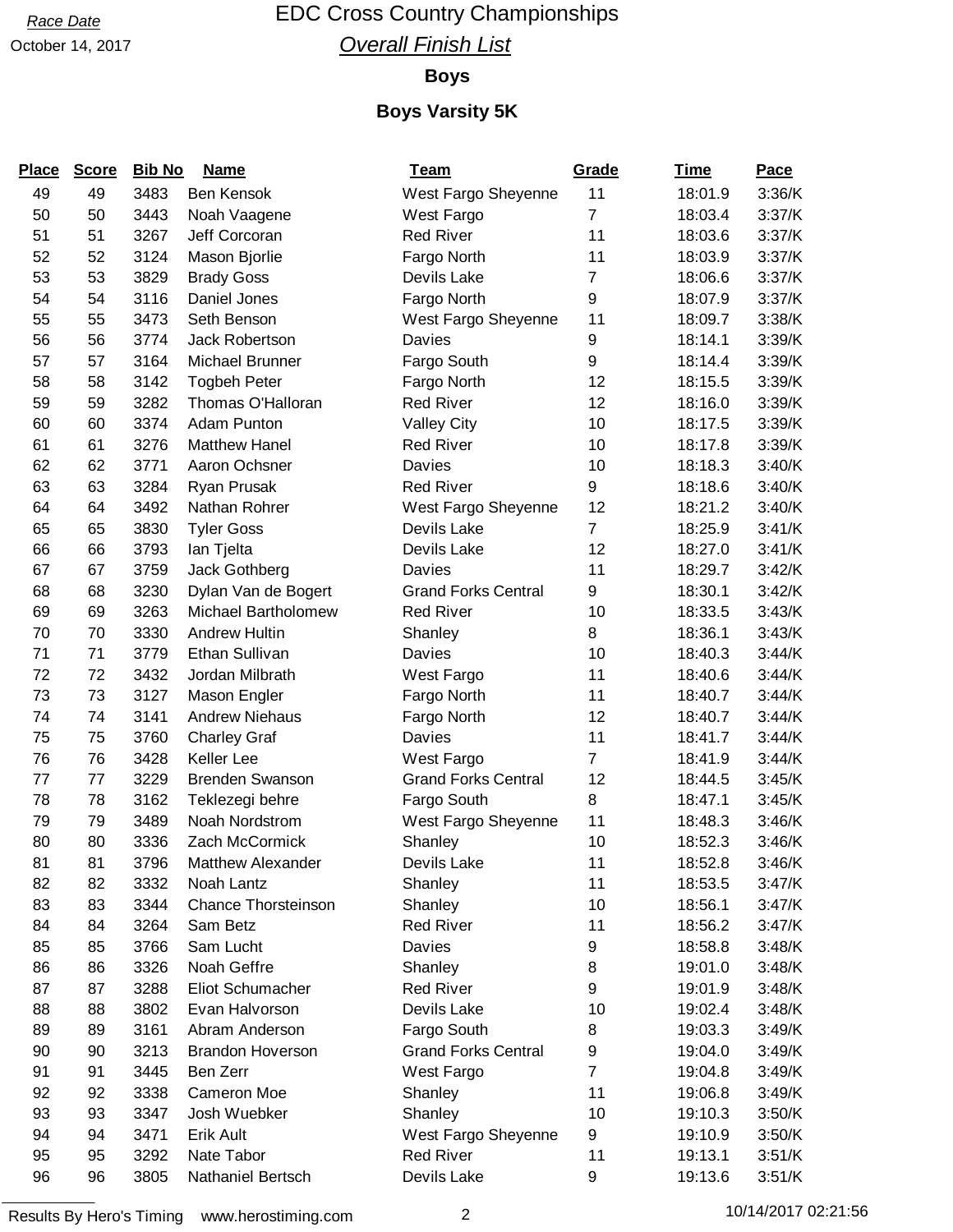# Race Date **EDC Cross Country Championships Overall Finish List**

#### **Boys**

### **Boys Varsity 5K**

| <b>Place</b> | <b>Score</b> | <b>Bib No</b> | <b>Name</b>             | <b>Team</b>                | Grade          | <u>Time</u> | <b>Pace</b> |
|--------------|--------------|---------------|-------------------------|----------------------------|----------------|-------------|-------------|
| 97           | 97           | 3208          | <b>Carter Elde</b>      | <b>Grand Forks Central</b> |                | 19:14.8     | 3:51/K      |
| 98           | 98           | 3173          | <b>Tristan Quibell</b>  | Fargo South                | 7              | 19:16.2     | 3:51/K      |
| 99           | 99           | 3434          | Ryan Orth               | West Fargo                 | 10             | 19:17.6     | 3:51/K      |
| 100          | 100          | 3472          | Nick Benson             | West Fargo Sheyenne        | 9              | 19:19.0     | 3:52/K      |
| 101          | 101          | 3323          | Taylor DeVine           | Shanley                    | 11             | 19:19.6     | 3:52/K      |
| 102          | 102          | 3778          | Liam Steidl             | Davies                     | 9              | 19:20.4     | 3:52/K      |
| 103          | 103          | 3168          | Duy Le                  | Fargo South                | 12             | 19:22.1     | 3:52/K      |
| 104          | 104          | 3786          | Parker Zeeb             | Davies                     | 12             | 19:28.0     | 3:54/K      |
| 105          | 105          | 3838          | Micheal Widmer          | Devils Lake                | 10             | 19:32.0     | 3:54/K      |
| 106          | 106          | 3500          | Michael Toy             | West Fargo Sheyenne        | 9              | 19:33.7     | 3:55/K      |
| 107          | 107          | 3231          | <b>Tucker Vasichek</b>  | <b>Grand Forks Central</b> | 9              | 19:36.0     | 3:55/K      |
| 108          | 108          | 3763          | Eli Heyer               | Davies                     | 9              | 19:39.3     | 3:56/K      |
| 109          | 109          | 3756          | Koate Deebom            | Davies                     | 10             | 19:40.2     | 3:56/K      |
| 110          | 110          | 3225          | Alejandro Puckett       | <b>Grand Forks Central</b> | 9              | 19:41.6     | 3:56/K      |
| 111          | 111          | 3418          | Adam Duffner            | West Fargo                 | 12             | 19:43.0     | 3:57/K      |
| 112          | 112          | 3836          | Ethan Sprenger          | Devils Lake                | $\overline{7}$ | 19:47.1     | 3:57/K      |
| 113          | 113          | 3125          | Caden Boutwell          | Fargo North                | 11             | 19:48.3     | 3:58/K      |
| 114          | 114          | 3132          | <b>Seamus Wicks</b>     | Fargo North                | 11             | 19:50.8     | 3:58/K      |
| 115          | 115          | 3220          | Dylan McLean            | <b>Grand Forks Central</b> |                | 19:50.9     | 3:58/K      |
| 116          | 116          | 3143          | Isaiah Skiple           | Fargo North                | 12             | 19:53.7     | 3:59/K      |
| 117          | 117          | 3376          | Dakota Tahran           | <b>Valley City</b>         | 10             | 19:54.9     | 3:59/K      |
| 118          | 118          | 3368          | Ezra Hanse              | <b>Valley City</b>         | 9              | 19:59.9     | 4:00/K      |
| 119          | 119          | 3345          | Matt Vought             | Shanley                    | 11             | 20:07.5     | 4:01/K      |
| 120          | 120          | 3496          | <b>Tyler Schroeder</b>  | West Fargo Sheyenne        | 11             | 20:11.3     | 4:02/K      |
| 121          | 121          | 3807          | <b>Brayden Gerhardt</b> | Devils Lake                | 9              | 20:14.4     | 4:03/K      |
| 122          | 122          | 3204          | Collin Allan            | <b>Grand Forks Central</b> | 9              | 20:15.1     | 4:03/K      |
| 123          | 123          | 3366          | Keegan Couture          | <b>Valley City</b>         | 9              | 20:17.4     | 4:03/K      |
| 124          | 124          | 3341          | <b>Gus Ries</b>         | Shanley                    | 12             | 20:19.7     | 4:04/K      |
| 125          | 125          | 3794          | Jackson Weaver          | Devils Lake                | 12             | 20:20.3     | 4:04/K      |
| 126          | 126          | 3375          | <b>Buddy Scherr</b>     | <b>Valley City</b>         | 9              | 20:23.2     | 4:05/K      |
| 127          | 127          | 3803          | Sam Shomento            | Devils Lake                | 10             | 20:24.9     | 4:05/K      |
| 128          | 128          | 3327          | Charlie Hapka           | Shanley                    | 9              | 20:26.7     | 4:05/K      |
| 129          | 129          | 3291          | <b>Erik Stokke</b>      | <b>Red River</b>           | 9              | 20:27.8     | 4:05/K      |
| 130          | 130          | 3128          | <b>Tate Fisher</b>      | Fargo North                | 11             | 20:29.8     | 4:06/K      |
| 131          | 131          | 3792          | James Kraft             | Devils Lake                | 12             | 20:33.9     | 4:07/K      |
| 132          | 132          | 3207          | Noah Darland            | <b>Grand Forks Central</b> | 11             | 20:34.4     | 4:07/K      |
| 133          | 133          | 3166          | Zach Hoppe              | Fargo South                | 11             | 20:39.3     | 4:08/K      |
| 134          | 134          | 3486          | Josh Kramer             | West Fargo Sheyenne        | 10             | 20:42.9     | 4:08/K      |
| 135          | 135          | 3325          | <b>Matthew Fischer</b>  | Shanley                    | 10             | 20:45.4     | 4:09/K      |
| 136          | 136          | 3163          | Dalton Booth            | Fargo South                | 10             | 20:47.2     | 4:09/K      |
| 137          | 137          | 3324          | Steven Eddy             | Shanley                    | 10             | 20:55.6     | 4:11/K      |
| 138          | 138          | 3495          | Hayden Saville          | West Fargo Sheyenne        | 9              | 20:56.0     | 4:11/K      |
| 139          | 139          | 3806          | Keshaun Feather         | Devils Lake                | 9              | 20:58.5     | 4:12/K      |
| 140          | 140          | 3339          | Ryan Nelson             | Shanley                    | 10             | 20:59.1     | 4:12/K      |
| 141          | 141          | 3122          | Jalen Mandt             | Fargo North                | 10             | 21:11.0     | 4:14/K      |
| 142          | 142          | 3758          | David Fry               | Davies                     | 12             | 21:25.3     | 4:17/K      |
| 143          | 143          | 3411          | Jamie Askew             | West Fargo                 | 9              | 21:31.8     | 4:18/K      |
| 144          | 144          | 3174          | Gage Schutz             | Fargo South                | 11             | 21:37.5     | 4:19/K      |

Results By Hero's Timing www.herostiming.com 3 3 10/14/2017 02:21:56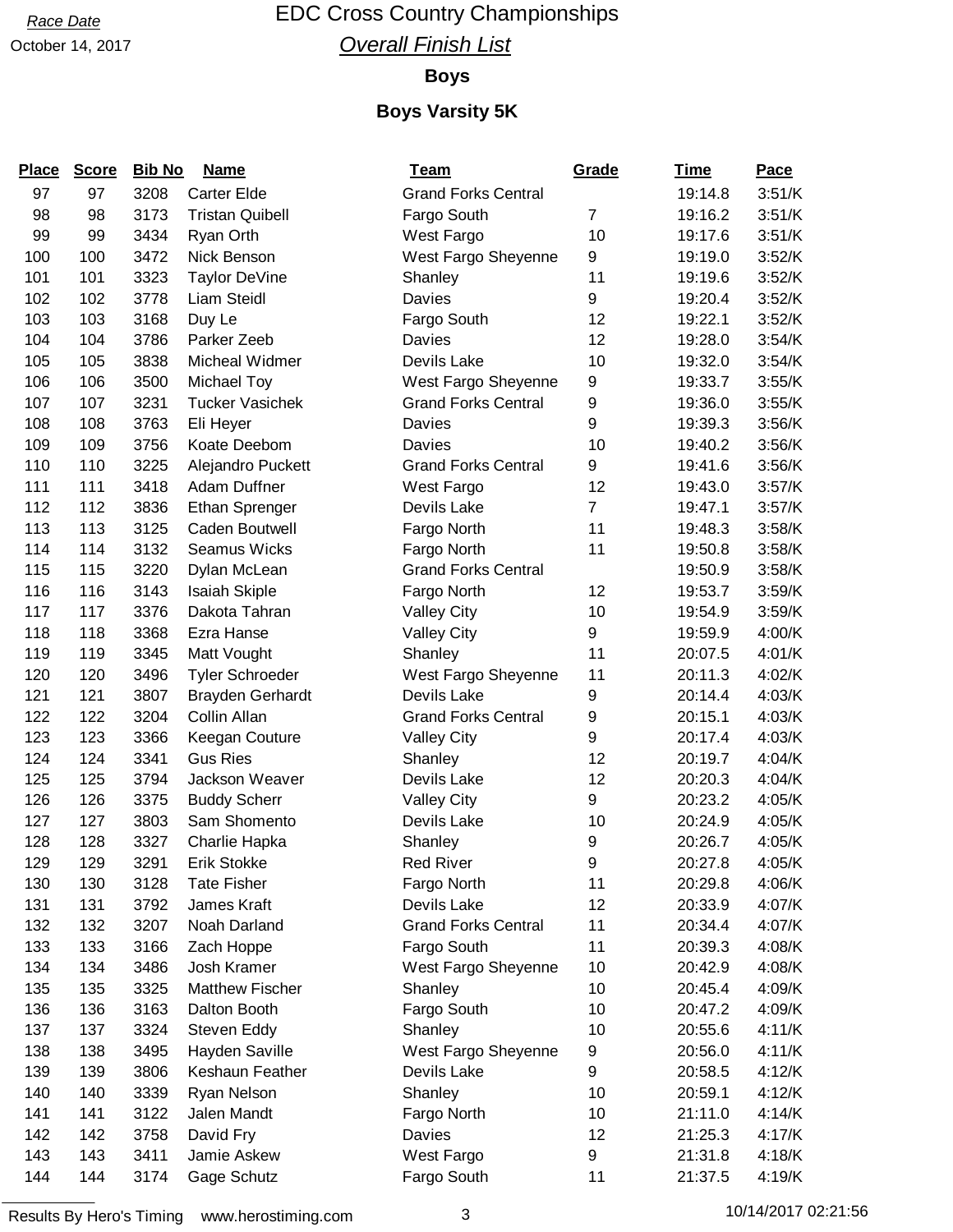# Race Date **EDC Cross Country Championships Overall Finish List**

#### **Boys**

| <b>Place</b> | <b>Score</b> | <b>Bib No</b> | <u>Name</u>           | <u>Team</u>                | <b>Grade</b> | <u>Time</u> | <u>Pace</u> |
|--------------|--------------|---------------|-----------------------|----------------------------|--------------|-------------|-------------|
| 145          | 145          | 3811          | Jacob Vaagen          | Devils Lake                | 9            | 21:38.1     | 4:20/K      |
| 146          | 146          | 3211          | Daniel Hettich        | <b>Grand Forks Central</b> | 10           | 21:38.4     | 4:20/K      |
| 147          | 147          | 3481          | John Glessner         | West Fargo Sheyenne        | 10           | 21:46.6     | 4:21/K      |
| 148          | 148          | 3761          | Jackson Gray          | Davies                     | 9            | 21:48.1     | 4:22/K      |
| 149          | 149          | 3762          | Gabe Gronneberg       | Davies                     | 9            | 21:49.5     | 4:22/K      |
| 150          | 150          | 3475          | <b>Carson Bosse</b>   | West Fargo Sheyenne        | 9            | 21:54.6     | 4:23/K      |
| 151          | 151          | 3747          | Shane Anderson        | Davies                     | 12           | 21:59.4     | 4:24/K      |
| 152          | 152          | 3175          | Malcolm Strand        | Fargo South                | 11           | 21:59.5     | 4:24/K      |
| 153          | 153          | 3371          | Jack Jordan           | <b>Valley City</b>         | 12           | 22:03.0     | 4:25/K      |
| 154          | 154          | 3797          | <b>Quincy Stotts</b>  | Devils Lake                | 11           | 22:06.8     | 4:25/K      |
| 155          | 155          | 3818          | Collin Lee            | Devils Lake                | 8            | 22:15.0     | 4:27/K      |
| 156          | 156          | 3346          | Zack Wolf             | Shanley                    | 10           | 22:19.6     | 4:28/K      |
| 157          | 157          | 3215          | Sean King             | <b>Grand Forks Central</b> | 12           | 22:21.0     | 4:28/K      |
| 158          | 158          | 3337          | Ian Mckay             | Shanley                    | 10           | 22:25.5     | 4:29/K      |
| 159          | 159          | 3216          | Jacob Knudson         | <b>Grand Forks Central</b> | 9            | 22:47.1     | 4:33/K      |
| 160          | 160          | 3212          | Rylan Hoffman         | <b>Grand Forks Central</b> |              | 22:53.9     | 4:35/K      |
| 161          | 161          | 3499          | Devin Stenerson       | West Fargo Sheyenne        | 12           | 23:02.0     | 4:36/K      |
| 162          | 162          | 3783          | Andrew Werlinger      | Davies                     | 9            | 23:04.7     | 4:37/K      |
| 163          | 163          | 3293          | Erik Walker           | <b>Red River</b>           | 9            | 23:05.5     | 4:37/K      |
| 164          | 164          | 3429          | <b>Tyler Lies</b>     | West Fargo                 | 11           | 23:19.6     | 4:40/K      |
| 165          | 165          | 3373          | Owen Plagens          | <b>Valley City</b>         | 9            | 23:28.0     | 4:42/K      |
| 166          | 166          | 3430          | Cole Marinucci        | West Fargo                 | 9            | 23:49.4     | 4:46/K      |
| 167          | 167          | 3283          | <b>Collin Polasky</b> | <b>Red River</b>           | 9            | 26:00.0     | 5:12/K      |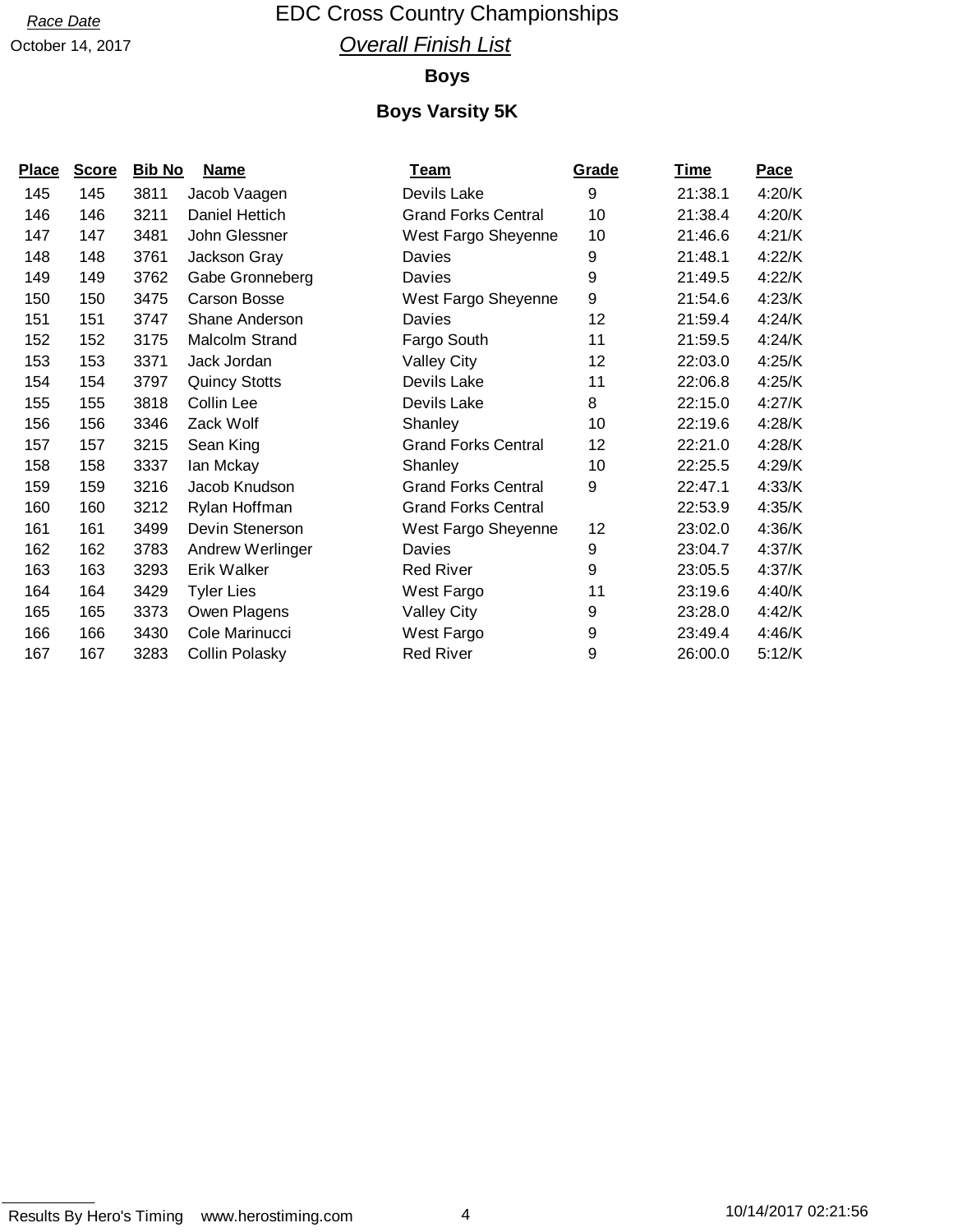October 14, 2017 **Final Team Results** 

### **Boys**

|                |                                    |       | Overall      | <b>Cumulative</b>        |                  | <b>Cumulative</b>     | <b>Time</b> |
|----------------|------------------------------------|-------|--------------|--------------------------|------------------|-----------------------|-------------|
|                | <b>Bib No</b><br><u>Name</u>       | Grade | <b>Place</b> | <b>Place</b>             | <u>Time</u>      | <b>Time</b>           | <b>Back</b> |
|                | <b>Team - Red River</b>            |       |              | <b>Finish Position -</b> | 1                |                       |             |
|                | Team Score (places): 54            |       |              |                          |                  | Average Time: 16:43.7 |             |
|                |                                    |       |              |                          |                  |                       |             |
| 1              | 3272 Tim Dunham                    | 12    | 4            | 4                        | 16:19.8          | 16:19.8               | 0:00.0      |
| $\overline{2}$ | 3262 Jake Arason                   | 11    | 7            | 11                       | 16:38.0          | 32:57.8               | 0:18.2      |
| 3              | <b>Cole Stenseth</b><br>3290       | 12    | 8            | 19                       | 16:38.8          | 49:36.6               | 0:19.0      |
| 4              | Dalton Byrne<br>3265               | 12    | 13           | 32                       | 16:51.6          | 1:06:28.2             | 0:31.8      |
| 5              | 3277<br>Thomas Hugo                | 11    | 22           | 54                       | 17:10.4          | 1:23:38.6             | 0:50.6      |
| 6              | 3289 Zach Simon                    | 11    | (23)         | (77)                     | 17:12.4          | 1:40:51.0             | 0:52.6      |
| 7              | Mohamud Yahye<br>3294              | 11    | (25)         | (102)                    | 17:19.4          | 1:58:10.4             | 0:59.6      |
| 8              | 3270<br><b>Broden Diederich</b>    | 9     | (40)         | (142)                    | 17:40.0          | 2:15:50.4             | 1:20.2      |
| 9              | 3271<br>Gavin Dorsey               | 10    | (43)         | (185)                    | 17:45.0          | 2:33:35.4             | 1:25.2      |
| 10             | Jeff Corcoran<br>3267              | 11    | (51)         | (236)                    | 18:03.6          | 2:51:39.0             | 1:43.8      |
| 11             | 3282 Thomas O'Halloran             | 12    | (59)         | (295)                    | 18:16.0          | 3:09:55.0             | 1:56.2      |
| 12             | <b>Matthew Hanel</b><br>3276       | 10    | (61)         | (356)                    | 18:17.8          | 3:28:12.8             | 1:58.0      |
| 13             | Ryan Prusak<br>3284                | 9     | (63)         | (419)                    | 18:18.6          | 3:46:31.4             | 1:58.8      |
| 14             | <b>Michael Bartholomew</b><br>3263 | 10    | (69)         | (488)                    | 18:33.5          | 4:05:04.9             | 2:13.7      |
| 15             | Sam Betz<br>3264                   | 11    | (84)         | (572)                    | 18:56.2          | 4:24:01.1             | 2:36.4      |
| 16             | Eliot Schumacher<br>3288           | 9     | (87)         | (659)                    | 19:01.9          | 4:43:03.0             | 2:42.1      |
| 17             | 3292<br>Nate Tabor                 | 11    | (95)         | (754)                    | 19:13.1          | 5:02:16.1             | 2:53.3      |
| 18             | <b>Erik Stokke</b><br>3291         | 9     | (129)        | (883)                    | 20:27.8          | 5:22:43.9             | 4:08.0      |
| 19             | Erik Walker<br>3293                | 9     | (163)        | (1046)                   | 23:05.5          | 5:45:49.4             | 6:45.7      |
| 20             | 3283 Collin Polasky                | 9     | (167)        | (1213)                   | 26:00.0          | 6:11:49.4             | 9:40.2      |
|                | <b>Team - Davies</b>               |       |              | <b>Finish Position -</b> | $\boldsymbol{2}$ |                       |             |
|                | Team Score (places): 65            |       |              |                          |                  | Average Time: 16:47.7 |             |
| 1              | 3767 Andrew Lundstrom              | 12    | 3            | 3                        | 16:19.7          | 16:19.7               | 0:00.0      |
| $\overline{2}$ | 3748<br><b>Hunter Barth</b>        | 11    | 11           | 14                       | 16:45.3          | 33:05.0               | 0:25.6      |
| 3              | 3753 Jack Boub                     | 11    | 14           | 28                       | 16:53.7          | 49:58.7               | 0:34.0      |
| 4              | 3784 Parker Wieland                | 11    | 17           | 45                       | 16:55.8          | 1:06:54.5             | 0:36.1      |
| 5              | 3772 Caden O'Connor                | 11    | 20           | 65                       | 17:04.4          | 1:23:58.9             | 0:44.7      |
| 6              | 3776 Andrew Selensky               | 11    | (21)         | (86)                     | 17:09.6          | 1:41:08.5             | 0:49.9      |
| 7              | 3754 Andrew Christopher            | 12    | (34)         | (120)                    | 17:33.9          | 1:58:42.4             | 1:14.2      |
| 8              | Jacob Zetocha<br>3787              | 12    | (36)         | (156)                    | 17:36.4          | 2:16:18.8             | 1:16.7      |
| 9              | 3768 Austin Lyn                    | 12    | (41)         | (197)                    | 17:40.2          | 2:33:59.0             | 1:20.5      |
| 10             | <b>Adrian Contreras</b><br>3755    | 11    | (44)         | (241)                    | 17:45.7          | 2:51:44.7             | 1:26.0      |
| 11             | Wyatt Borden<br>3751               | 10    | (45)         | (286)                    | 17:47.3          | 3:09:32.0             | 1:27.6      |
| 12             | Jack Robertson<br>3774             | 9     | (56)         | (342)                    | 18:14.1          | 3:27:46.1             | 1:54.4      |
| 13             | Aaron Ochsner<br>3771              | 10    | (62)         | (404)                    | 18:18.3          | 3:46:04.4             | 1:58.6      |
| 14             | Jack Gothberg<br>3759              | 11    | (67)         | (471)                    | 18:29.7          | 4:04:34.1             | 2:10.0      |
| 15             | Ethan Sullivan<br>3779             | 10    | (71)         | (542)                    | 18:40.3          | 4:23:14.4             | 2:20.6      |
| 16             | 3760<br><b>Charley Graf</b>        | 11    | (75)         | (617)                    | 18:41.7          | 4:41:56.1             | 2:22.0      |
| 17             | 3766 Sam Lucht                     | 9     | (85)         | (702)                    | 18:58.8          | 5:00:54.9             | 2:39.1      |
| 18             | 3778 Liam Steidl                   | 9     | (102)        | (804)                    | 19:20.4          | 5:20:15.3             | 3:00.7      |
| 19             | 3786 Parker Zeeb                   | 12    | (104)        | (908)                    | 19:28.0          | 5:39:43.3             | 3:08.3      |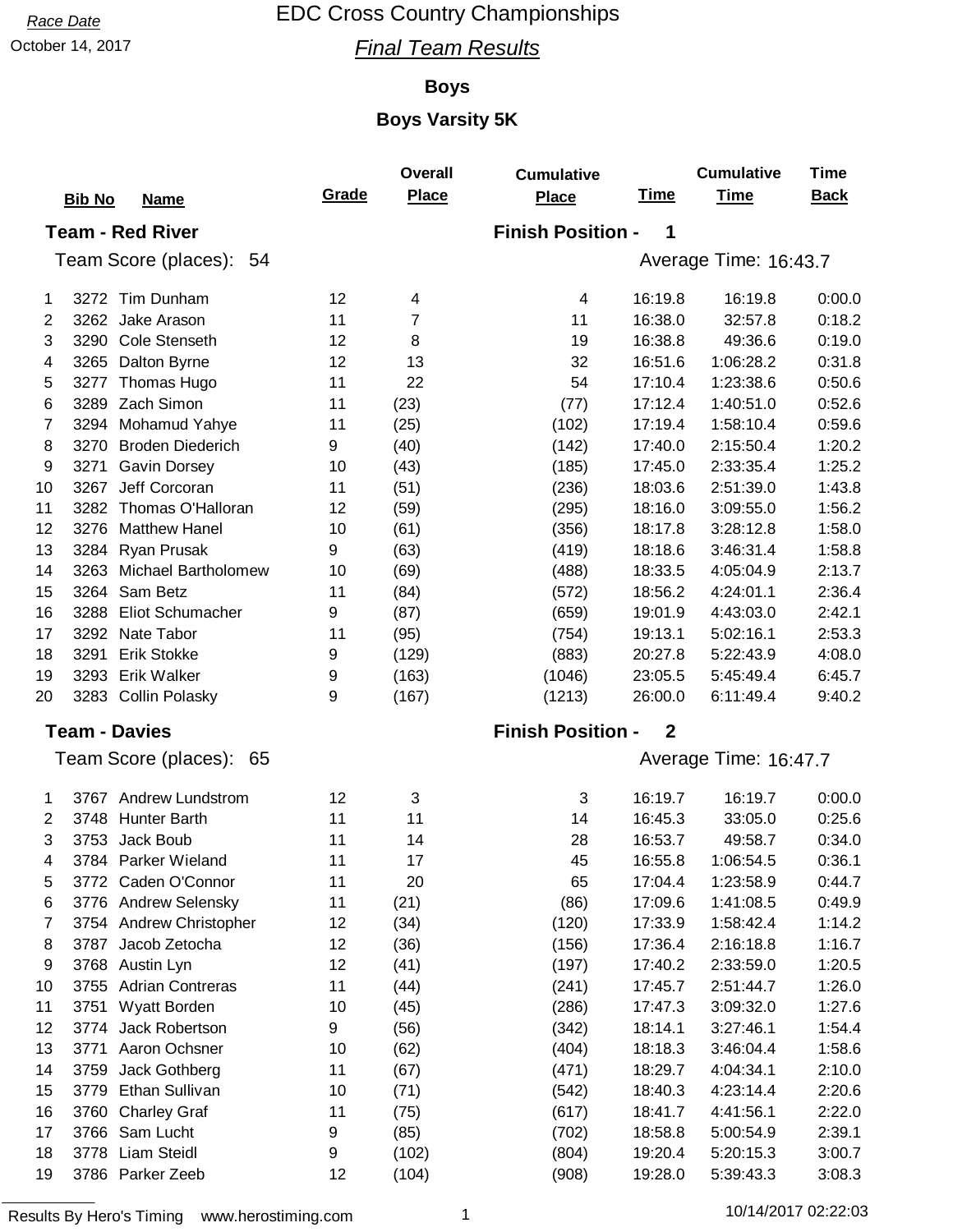October 14, 2017 **Final Team Results** 

### **Boys**

## **Boys Varsity 5K**

|                |                                   |       | <b>Overall</b> | <b>Cumulative</b>        |              | <b>Cumulative</b>     | <b>Time</b> |
|----------------|-----------------------------------|-------|----------------|--------------------------|--------------|-----------------------|-------------|
|                | <b>Bib No</b><br><b>Name</b>      | Grade | <b>Place</b>   | <b>Place</b>             | <u>Time</u>  | <b>Time</b>           | <b>Back</b> |
|                | <b>Team - Davies</b>              |       |                | <b>Finish Position -</b> | $\mathbf{2}$ |                       |             |
|                | Team Score (places): 65           |       |                |                          |              | Average Time: 16:47.7 |             |
|                |                                   |       |                |                          |              |                       |             |
| 20             | 3763 Eli Heyer                    | 9     | (108)          | (1016)                   | 19:39.3      | 5:59:22.6             | 3:19.6      |
| 21             | 3756<br>Koate Deebom              | 10    | (109)          | (1125)                   | 19:40.2      | 6:19:02.8             | 3:20.5      |
| 22             | 3758<br>David Fry                 | 12    | (142)          | (1267)                   | 21:25.3      | 6:40:28.1             | 5:05.6      |
| 23             | Jackson Gray<br>3761              | 9     | (148)          | (1415)                   | 21:48.1      | 7:02:16.2             | 5:28.4      |
| 24             | Gabe Gronneberg<br>3762           | 9     | (149)          | (1564)                   | 21:49.5      | 7:24:05.7             | 5:29.8      |
| 25             | 3747 Shane Anderson               | 12    | (151)          | (1715)                   | 21:59.4      | 7:46:05.1             | 5:39.7      |
| 26             | 3783 Andrew Werlinger             | 9     | (162)          | (1877)                   | 23:04.7      | 8:09:09.8             | 6:45.0      |
|                | <b>Team - Fargo North</b>         |       |                | <b>Finish Position -</b> | 3            |                       |             |
|                | Team Score (places): 75           |       |                |                          |              | Average Time: 16:48.4 |             |
| 1              | 3129 Alexander Luz                | 11    | 1              | 1                        | 16:02.5      | 16:02.5               | 0:00.0      |
| 2              | Caleb Yokom<br>3117               | 9     | 5              | 6                        | 16:25.2      | 32:27.7               | 0:22.7      |
| 3              | <b>Bridger Scraper</b><br>3130    | 11    | 10             | 16                       | 16:40.1      | 49:07.8               | 0:37.6      |
| 4              | 3131<br>Josiah Stoll              | 11    | 27             | 43                       | 17:21.9      | 1:06:29.7             | 1:19.4      |
| 5              | 3102 Soren Bartell                | 8     | 32             | 75                       | 17:32.3      | 1:24:02.0             | 1:29.8      |
| 6              | 3121<br><b>Philip Dowdell</b>     | 10    | (33)           | (108)                    | 17:33.5      | 1:41:35.5             | 1:31.0      |
| 7              | Jack Dorsher<br>3126              | 11    | (48)           | (156)                    | 18:01.4      | 1:59:36.9             | 1:58.9      |
| 8              | Mason Bjorlie<br>3124             | 11    | (52)           | (208)                    | 18:03.9      | 2:17:40.8             | 2:01.4      |
| 9              | Daniel Jones<br>3116              | 9     | (54)           | (262)                    | 18:07.9      | 2:35:48.7             | 2:05.4      |
| 10             | 3142 Togbeh Peter                 | 12    | (58)           | (320)                    | 18:15.5      | 2:54:04.2             | 2:13.0      |
| 11             | 3127<br>Mason Engler              | 11    | (73)           | (393)                    | 18:40.7      | 3:12:44.9             | 2:38.2      |
| 12             | <b>Andrew Niehaus</b><br>3141     | 12    | (74)           | (467)                    | 18:40.7      | 3:31:25.6             | 2:38.2      |
| 13             | Caden Boutwell<br>3125            | 11    | (113)          | (580)                    | 19:48.3      | 3:51:13.9             | 3:45.8      |
| 14             | 3132 Seamus Wicks                 | 11    | (114)          | (694)                    | 19:50.8      | 4:11:04.7             | 3:48.3      |
| 15             | 3143<br>Isaiah Skiple             | 12    | (116)          | (810)                    | 19:53.7      | 4:30:58.4             | 3:51.2      |
| 16             | 3128 Tate Fisher                  | 11    | (130)          | (940)                    | 20:29.8      | 4:51:28.2             | 4:27.3      |
| 17             | 3122 Jalen Mandt                  | 10    | (141)          | (1081)                   | 21:11.0      | 5:12:39.2             | 5:08.5      |
|                | <b>Team - Grand Forks Central</b> |       |                | <b>Finish Position -</b> | 4            |                       |             |
|                | Team Score (places): 123          |       |                |                          |              | Average Time: 17:13.0 |             |
| 1              | 3221 Ryan Meyer                   | 9     | 6              | 6                        | 16:32.6      | 16:32.6               | 0:00.0      |
| $\overline{2}$ | 3205 Adam Arnold                  | 9     | 12             | 18                       | 16:51.5      | 33:24.1               | 0:18.9      |
| 3              | 3223 Eric Olsen                   | 11    | 26             | 44                       | 17:20.5      | 50:44.6               | 0:47.9      |
| 4              | 3233 Joe Williamson               | 8     | 37             | 81                       | 17:38.7      | 1:08:23.3             | 1:06.1      |
| 5              | 3218 Cael Lorenz                  | 9     | 42             | 123                      | 17:41.8      | 1:26:05.1             | 1:09.2      |
| 6              | 3226 Quinn Roehl                  | 7     | (46)           | (169)                    | 17:54.1      | 1:43:59.2             | 1:21.5      |
| $\overline{7}$ | 3230 Dylan Van de Bogert          | 9     | (68)           | (237)                    | 18:30.1      | 2:02:29.3             | 1:57.5      |
| 8              | 3229 Brenden Swanson              | 12    | (77)           | (314)                    | 18:44.5      | 2:21:13.8             | 2:11.9      |
| 9              | <b>Brandon Hoverson</b><br>3213   | 9     | (90)           | (404)                    | 19:04.0      | 2:40:17.8             | 2:31.4      |
| 10             | 3208 Carter Elde                  |       | (97)           | (501)                    | 19:14.8      | 2:59:32.6             | 2:42.2      |
| 11             | 3231 Tucker Vasichek              | 9     | (107)          | (608)                    | 19:36.0      | 3:19:08.6             | 3:03.4      |
|                |                                   |       |                |                          |              |                       |             |

Results By Hero's Timing www.herostiming.com 2 10/14/2017 02:22:03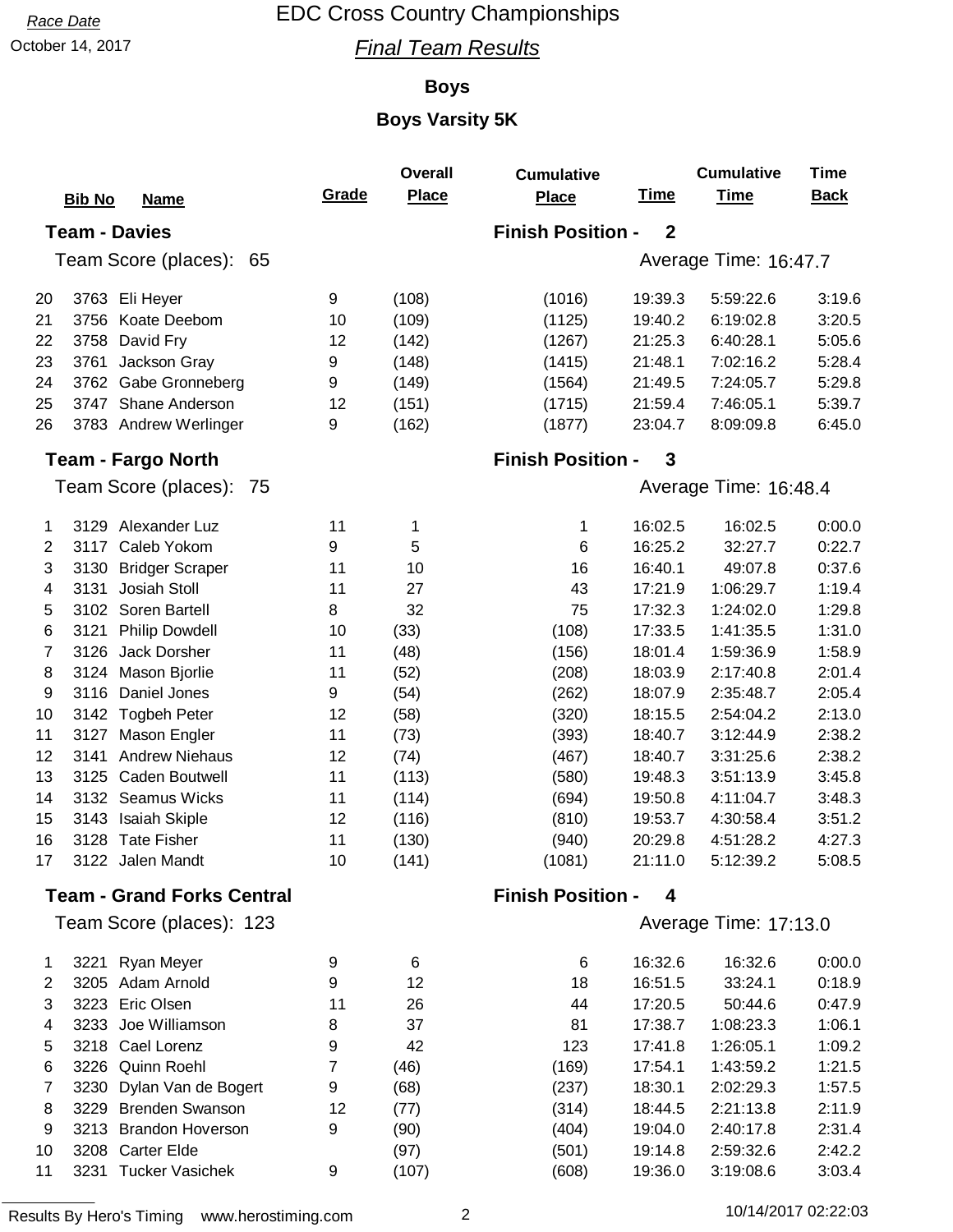October 14, 2017 **Final Team Results** 

### **Boys**

## **Boys Varsity 5K**

|    |                                    |       | <b>Overall</b> | <b>Cumulative</b>        |             | <b>Cumulative</b>     | <b>Time</b> |
|----|------------------------------------|-------|----------------|--------------------------|-------------|-----------------------|-------------|
|    | <b>Bib No</b><br><b>Name</b>       | Grade | <b>Place</b>   | Place                    | <u>Time</u> | <b>Time</b>           | <b>Back</b> |
|    | <b>Team - Grand Forks Central</b>  |       |                | <b>Finish Position -</b> | 4           |                       |             |
|    | Team Score (places): 123           |       |                |                          |             | Average Time: 17:13.0 |             |
| 12 | 3225 Alejandro Puckett             | 9     | (110)          | (718)                    | 19:41.6     | 3:38:50.2             | 3:09.0      |
| 13 | 3220<br>Dylan McLean               |       | (115)          | (833)                    | 19:50.9     | 3:58:41.1             | 3:18.3      |
| 14 | Collin Allan<br>3204               | 9     | (122)          | (955)                    | 20:15.1     | 4:18:56.2             | 3:42.5      |
| 15 | Noah Darland<br>3207               | 11    | (132)          | (1087)                   | 20:34.4     | 4:39:30.6             | 4:01.8      |
| 16 | Daniel Hettich<br>3211             | 10    | (146)          | (1233)                   | 21:38.4     | 5:01:09.0             | 5:05.8      |
| 17 | 3215 Sean King                     | 12    | (157)          | (1390)                   | 22:21.0     | 5:23:30.0             | 5:48.4      |
| 18 | 3216 Jacob Knudson                 | 9     | (159)          | (1549)                   | 22:47.1     | 5:46:17.1             | 6:14.5      |
| 19 | 3212 Rylan Hoffman                 |       | (160)          | (1709)                   | 22:53.9     | 6:09:11.0             | 6:21.3      |
|    | <b>Team - Shanley</b>              |       |                | <b>Finish Position -</b> | 5           |                       |             |
|    | Team Score (places): 143           |       |                |                          |             | Average Time: 17:21.4 |             |
| 1  | 3321<br><b>Ben Asheim</b>          | 10    | 16             | 16                       | 16:55.3     | 16:55.3               | 0:00.0      |
| 2  | Logan Seger<br>3342                | 8     | 24             | 40                       | 17:13.7     | 34:09.0               | 0:18.4      |
| 3  | 3343 Gavin Sunderland              | 10    | 30             | 70                       | 17:24.2     | 51:33.2               | 0:28.9      |
| 4  | 3334 Cole Mathison                 | 12    | 35             | 105                      | 17:35.1     | 1:09:08.3             | 0:39.8      |
| 5  | 3320<br><b>Conner Asche</b>        | 9     | 38             | 143                      | 17:38.7     | 1:26:47.0             | 0:43.4      |
| 6  | 3322 Tommy Conmy                   | 11    | (39)           | (182)                    | 17:39.7     | 1:44:26.7             | 0:44.4      |
| 7  | 3330 Andrew Hultin                 | 8     | (70)           | (252)                    | 18:36.1     | 2:03:02.8             | 1:40.8      |
| 8  | 3336 Zach McCormick                | 10    | (80)           | (332)                    | 18:52.3     | 2:21:55.1             | 1:57.0      |
| 9  | 3332 Noah Lantz                    | 11    | (82)           | (414)                    | 18:53.5     | 2:40:48.6             | 1:58.2      |
| 10 | <b>Chance Thorsteinson</b><br>3344 | 10    | (83)           | (497)                    | 18:56.1     | 2:59:44.7             | 2:00.8      |
| 11 | 3326 Noah Geffre                   | 8     | (86)           | (583)                    | 19:01.0     | 3:18:45.7             | 2:05.7      |
| 12 | 3338<br><b>Cameron Moe</b>         | 11    | (92)           | (675)                    | 19:06.8     | 3:37:52.5             | 2:11.5      |
| 13 | 3347<br>Josh Wuebker               | 10    | (93)           | (768)                    | 19:10.3     | 3:57:02.8             | 2:15.0      |
| 14 | 3323 Taylor DeVine                 | 11    | (101)          | (869)                    | 19:19.6     | 4:16:22.4             | 2:24.3      |
| 15 | 3345 Matt Vought                   | 11    | (119)          | (988)                    | 20:07.5     | 4:36:29.9             | 3:12.2      |
| 16 | 3341 Gus Ries                      | 12    | (124)          | (1112)                   | 20:19.7     | 4:56:49.6             | 3:24.4      |
| 17 | 3327 Charlie Hapka                 | 9     | (128)          | (1240)                   | 20:26.7     | 5:17:16.3             | 3:31.4      |
| 18 | 3325 Matthew Fischer               | 10    | (135)          | (1375)                   | 20:45.4     | 5:38:01.7             | 3:50.1      |
| 19 | 3324 Steven Eddy                   | 10    | (137)          | (1512)                   | 20:55.6     | 5:58:57.3             | 4:00.3      |
| 20 | 3339 Ryan Nelson                   | 10    | (140)          | (1652)                   | 20:59.1     | 6:19:56.4             | 4:03.8      |
| 21 | 3346 Zack Wolf                     | 10    | (156)          | (1808)                   | 22:19.6     | 6:42:16.0             | 5:24.3      |
| 22 | 3337 Ian Mckay                     | 10    | (158)          | (1966)                   | 22:25.5     | 7:04:41.5             | 5:30.2      |
|    | <b>Team - West Fargo</b>           |       |                | <b>Finish Position -</b> | 6           |                       |             |
|    | Team Score (places): 154           |       |                |                          |             | Average Time: 17:25.3 |             |

| 3416 Braxton Bruer  | 11 | 9  | 9   | 16:38.9 | 16:38.9   | 0:00.0 |
|---------------------|----|----|-----|---------|-----------|--------|
| 2 3413 Aiden Biwer  | 10 | 19 | 28  | 17:03.9 | 33:42.8   | 0:25.0 |
| 3 3420 Jace Dullum  | 11 | 29 | 57  | 17:22.6 | 51:05.4   | 0:43.7 |
| 4 3425 Luke Johnson | 11 | 47 | 104 | 17:58.0 | 1:09:03.4 | 1:19.1 |
| 5 3443 Noah Vaagene |    | 50 | 154 | 18:03.4 | 1:27:06.8 | 1:24.5 |
|                     |    |    |     |         |           |        |

Results By Hero's Timing www.herostiming.com 3 10/14/2017 02:22:03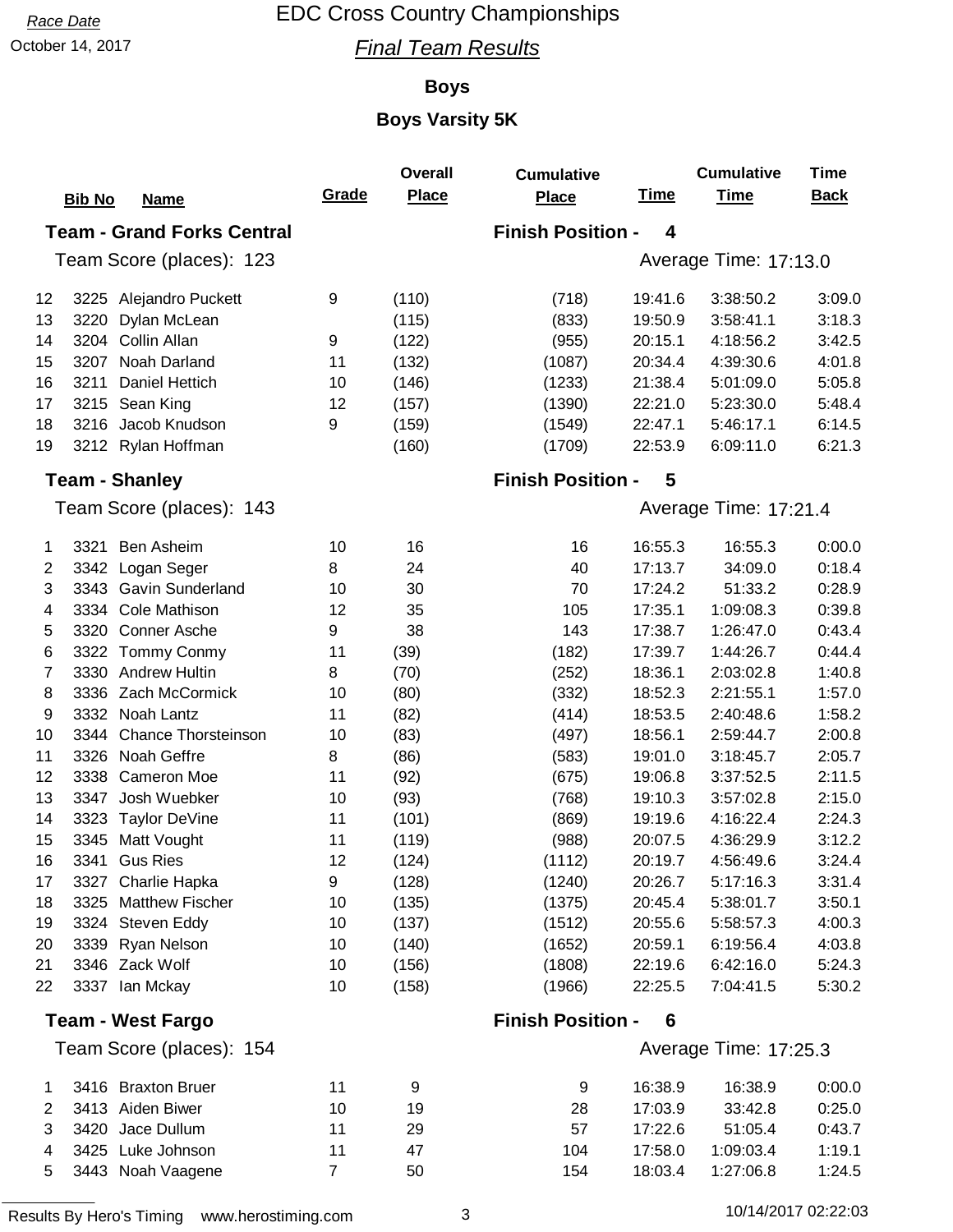October 14, 2017 **Final Team Results** 

### **Boys**

|                |                                   |                | <b>Overall</b> | <b>Cumulative</b>        |             | <b>Cumulative</b>     | <b>Time</b> |
|----------------|-----------------------------------|----------------|----------------|--------------------------|-------------|-----------------------|-------------|
|                | <b>Bib No</b><br><b>Name</b>      | Grade          | <b>Place</b>   | <b>Place</b>             | <u>Time</u> | <b>Time</b>           | <b>Back</b> |
|                | <b>Team - West Fargo</b>          |                |                | <b>Finish Position -</b> | 6           |                       |             |
|                | Team Score (places): 154          |                |                |                          |             | Average Time: 17:25.3 |             |
|                |                                   |                |                |                          |             |                       |             |
| 6              | 3432 Jordan Milbrath              | 11             | (72)           | (226)                    | 18:40.6     | 1:45:47.4             | 2:01.7      |
| 7              | Keller Lee<br>3428                | $\overline{7}$ | (76)           | (302)                    | 18:41.9     | 2:04:29.3             | 2:03.0      |
| 8              | Ben Zerr<br>3445                  | $\overline{7}$ | (91)           | (393)                    | 19:04.8     | 2:23:34.1             | 2:25.9      |
| 9              | 3434<br>Ryan Orth                 | 10             | (99)           | (492)                    | 19:17.6     | 2:42:51.7             | 2:38.7      |
| 10             | Adam Duffner<br>3418              | 12             | (111)          | (603)                    | 19:43.0     | 3:02:34.7             | 3:04.1      |
| 11             | 3411<br>Jamie Askew               | 9              | (143)          | (746)                    | 21:31.8     | 3:24:06.5             | 4:52.9      |
| 12             | 3429 Tyler Lies                   | 11             | (164)          | (910)                    | 23:19.6     | 3:47:26.1             | 6:40.7      |
| 13             | 3430 Cole Marinucci               | 9              | (166)          | (1076)                   | 23:49.4     | 4:11:15.5             | 7:10.5      |
|                | <b>Team - West Fargo Sheyenne</b> |                |                | <b>Finish Position -</b> | 7           |                       |             |
|                | Team Score (places): 178          |                |                |                          |             | Average Time: 17:34.8 |             |
| 1              | 3484 Jacob Knodle                 | 9              | 15             | 15                       | 16:54.9     | 16:54.9               | 0:00.0      |
| $\overline{2}$ | <b>Troy Mullenberg</b><br>3488    | 11             | 28             | 43                       | 17:21.9     | 34:16.8               | 0:27.0      |
| 3              | Jakob Sailer<br>3494              | 12             | 31             | 74                       | 17:25.8     | 51:42.6               | 0:30.9      |
| 4              | <b>Ben Kensok</b><br>3483         | 11             | 49             | 123                      | 18:01.9     | 1:09:44.5             | 1:07.0      |
| 5              | 3473<br>Seth Benson               | 11             | 55             | 178                      | 18:09.7     | 1:27:54.2             | 1:14.8      |
| 6              | Nathan Rohrer<br>3492             | 12             | (64)           | (242)                    | 18:21.2     | 1:46:15.4             | 1:26.3      |
| 7              | Noah Nordstrom<br>3489            | 11             | (79)           | (321)                    | 18:48.3     | 2:05:03.7             | 1:53.4      |
| 8              | 3471<br><b>Erik Ault</b>          | 9              | (94)           | (415)                    | 19:10.9     | 2:24:14.6             | 2:16.0      |
| 9              | Nick Benson<br>3472               | 9              | (100)          | (515)                    | 19:19.0     | 2:43:33.6             | 2:24.1      |
| 10             | 3500<br><b>Michael Toy</b>        | 9              | (106)          | (621)                    | 19:33.7     | 3:03:07.3             | 2:38.8      |
| 11             | <b>Tyler Schroeder</b><br>3496    | 11             | (120)          | (741)                    | 20:11.3     | 3:23:18.6             | 3:16.4      |
| 12             | 3486<br>Josh Kramer               | 10             | (134)          | (875)                    | 20:42.9     | 3:44:01.5             | 3:48.0      |
| 13             | 3495<br>Hayden Saville            | 9              | (138)          | (1013)                   | 20:56.0     | 4:04:57.5             | 4:01.1      |
| 14             | John Glessner<br>3481             | 10             | (147)          | (1160)                   | 21:46.6     | 4:26:44.1             | 4:51.7      |
| 15             | 3475 Carson Bosse                 | 9              | (150)          | (1310)                   | 21:54.6     | 4:48:38.7             | 4:59.7      |
| 16             | 3499 Devin Stenerson              | 12             | (161)          | (1471)                   | 23:02.0     | 5:11:40.7             | 6:07.1      |
|                | <b>Team - Fargo South</b>         |                |                | <b>Finish Position -</b> | 8           |                       |             |
|                | Team Score (places): 244          |                |                |                          |             | Average Time: 17:50.6 |             |
| 1              | 3167 Muqsin Hussien               | 12             | $\overline{2}$ | $\overline{c}$           | 16:05.3     | 16:05.3               | 0:00.0      |
| 2              | Abdi Mohamed<br>3171              |                | 18             | 20                       | 17:03.2     | 33:08.5               | 0:57.9      |
| 3              | Michael Brunner<br>3164           | 9              | 57             | 77                       | 18:14.4     | 51:22.9               | 2:09.1      |
| 4              | 3162 Teklezegi behre              | 8              | 78             | 155                      | 18:47.1     | 1:10:10.0             | 2:41.8      |
| 5              | 3161 Abram Anderson               | 8              | 89             | 244                      | 19:03.3     | 1:29:13.3             | 2:58.0      |
| $\,6$          | <b>Tristan Quibell</b><br>3173    | $\overline{7}$ | (98)           | (342)                    | 19:16.2     | 1:48:29.5             | 3:10.9      |
| $\overline{7}$ | 3168 Duy Le                       | 12             | (103)          | (445)                    | 19:22.1     | 2:07:51.6             | 3:16.8      |
| 8              | 3166 Zach Hoppe                   | 11             | (133)          | (578)                    | 20:39.3     | 2:28:30.9             | 4:34.0      |
| 9              | 3163<br>Dalton Booth              | 10             | (136)          | (714)                    | 20:47.2     | 2:49:18.1             | 4:41.9      |
| 10             | Gage Schutz<br>3174               | 11             | (144)          | (858)                    | 21:37.5     | 3:10:55.6             | 5:32.2      |
| 11             | 3175 Malcolm Strand               | 11             | (152)          | (1010)                   | 21:59.5     | 3:32:55.1             | 5:54.2      |
|                |                                   |                |                |                          |             |                       |             |